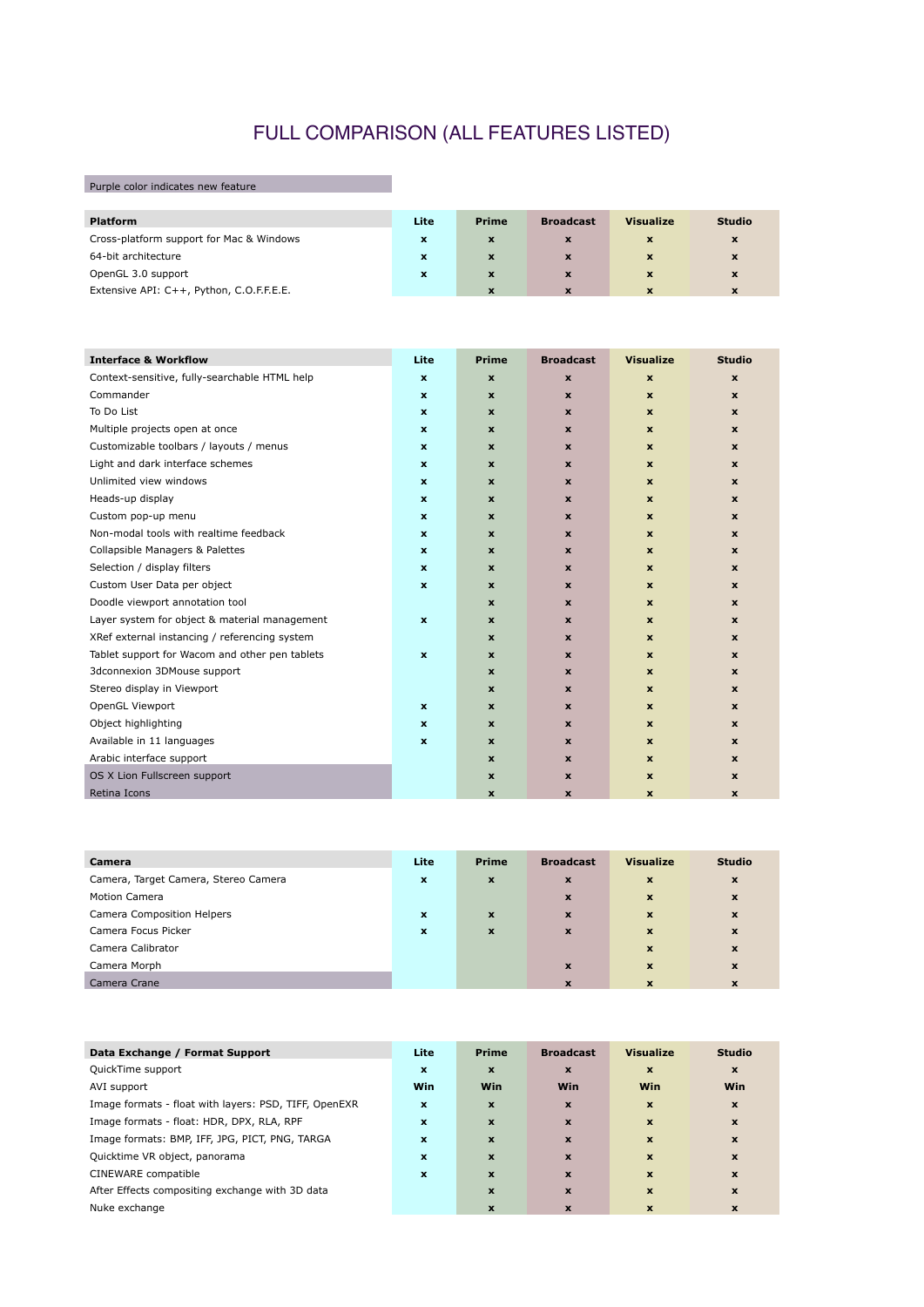| Photoshop exchange                                                                            | $\mathbf{x}$ | $\mathbf{x}$ | $\boldsymbol{\mathsf{x}}$ | $\mathbf{x}$ | $\boldsymbol{\mathsf{x}}$ |
|-----------------------------------------------------------------------------------------------|--------------|--------------|---------------------------|--------------|---------------------------|
| Apple Motion compositing exchange with 3D data                                                |              | $\mathbf{x}$ | $\boldsymbol{x}$          | $\mathbf x$  | $\mathbf{x}$              |
| Apple Final Cut Pro compositing exchange                                                      |              | Mac          | <b>Mac</b>                | <b>Mac</b>   | <b>Mac</b>                |
| Digital Fusion compositing exchange                                                           |              | <b>Win</b>   | Win                       | <b>Win</b>   | <b>Win</b>                |
| Shake compositing exchange                                                                    |              | $\mathbf{x}$ | $\boldsymbol{x}$          | $\mathbf{x}$ | $\mathbf{x}$              |
| Support of DXF, DWG, 3DS, DAE, FBX, DEM, LWS, STL,<br>VRML2, OBJ, COLLADA, Alembic            | $x^*$        | $\mathbf x$  | $\mathbf x$               | $\mathbf{x}$ | $\mathbf x$               |
| IGES importer                                                                                 |              |              |                           | $\mathbf{x}$ | $\mathbf x$               |
| Okino connection - seamless CAD file import via optional<br>PolyTrans software (Windows only) |              |              |                           | $\mathbf{x}$ | $\boldsymbol{\mathsf{x}}$ |
| BodyPaint 3D exchange - 3ds Max, Maya, Softimage and<br>Lightwave                             |              | $\mathbf x$  | X                         | $\mathbf{x}$ | $\boldsymbol{\mathsf{x}}$ |

\* Import only

| <b>Modeling Tools</b>                                                                                                                                                                                                                                                                                       | Lite                      | <b>Prime</b>              | <b>Broadcast</b>          | <b>Visualize</b>          | <b>Studio</b> |
|-------------------------------------------------------------------------------------------------------------------------------------------------------------------------------------------------------------------------------------------------------------------------------------------------------------|---------------------------|---------------------------|---------------------------|---------------------------|---------------|
| Parametric object primitives                                                                                                                                                                                                                                                                                | $\mathbf{x}$              | $\mathbf{x}$              | $\boldsymbol{\mathsf{x}}$ | $\mathbf{x}$              | $\mathbf x$   |
| Scene Objects: Floor, Sky, Environment, Stage, Foreground,<br>Background                                                                                                                                                                                                                                    | $\mathbf{x}$              | $\mathbf{x}$              | $\mathbf{x}$              | $\mathbf{x}$              | $\mathbf x$   |
| Parametric spline primitives                                                                                                                                                                                                                                                                                | $\mathbf{x}$              | $\mathbf{x}$              | $\mathbf{x}$              | $\mathbf{x}$              | $\mathbf{x}$  |
| Extrude, Lathe, Loft, Sweep                                                                                                                                                                                                                                                                                 | $\mathbf{x}$              | $\mathbf x$               | $\mathbf{x}$              | $\mathbf{x}$              | $\mathbf{x}$  |
| Polygonal modeling tools with N-gon support                                                                                                                                                                                                                                                                 |                           | $\mathbf x$               | $\mathbf x$               | $\mathbf{x}$              | $\mathbf{x}$  |
| Subdivision surfaces                                                                                                                                                                                                                                                                                        | $\mathbf{x}$              | $\boldsymbol{\mathsf{x}}$ | $\boldsymbol{\mathsf{x}}$ | $\mathbf{x}$              | $\mathbf x$   |
| Modeling Generators: Metaball, Boolean, Symmetry, Array,<br>Atom Array, Instance, Connect, Spline Mask, Python                                                                                                                                                                                              | $x^*$                     | $\mathbf{x}$              | $\mathbf{x}$              | $\mathbf{x}$              | $\mathbf{x}$  |
| Deformers: Bend, Twist, Bulge, Shear, Taper, FFD, Formula,<br>Wind, Explosion, Melt, Shatter, Wrap, Polygon Reduction,<br>Spherify, Spline Rail, Spline, Displacer, Collision, Camera,<br>Smoothing, Spline Wrap, Shrink Wrap, Mesh,<br>Squash&Stretch, Explosion FX, Correction, Jiggle, Morph,<br>Surface | $x**$                     | $\boldsymbol{\mathsf{x}}$ | $\boldsymbol{\mathsf{x}}$ | $\boldsymbol{\mathsf{x}}$ | $\mathbf x$   |
| Workplanes                                                                                                                                                                                                                                                                                                  | $\mathbf{x}$              | $\mathbf{x}$              | $\mathbf{x}$              | $\mathbf{x}$              | $\mathbf{x}$  |
| Dynamic / inferred guides                                                                                                                                                                                                                                                                                   | $\mathbf{x}$              | $\mathbf{x}$              | $\mathbf x$               | $\mathbf{x}$              | $\mathbf x$   |
| Guide objects                                                                                                                                                                                                                                                                                               | $\boldsymbol{\mathsf{x}}$ | $\boldsymbol{\mathsf{x}}$ | $\boldsymbol{\mathsf{x}}$ | $\mathbf{x}$              | $\mathbf{x}$  |
| 2D & 3D Snapping                                                                                                                                                                                                                                                                                            | $\mathbf x$               | $\boldsymbol{\mathsf{x}}$ | $\boldsymbol{\mathsf{x}}$ | $\mathbf{x}$              | $\mathbf x$   |
| Raycast selection                                                                                                                                                                                                                                                                                           | $\mathbf{x}$              | $\mathbf{x}$              | $\mathbf{x}$              | $\mathbf{x}$              | $\mathbf{x}$  |
| Typo Tools (Kerning, Tracking, Baseline Shift)                                                                                                                                                                                                                                                              |                           | $\mathbf x$               | $\mathbf x$               | $\mathbf{x}$              | $\mathbf{x}$  |
| New Beveling / Edge Slide                                                                                                                                                                                                                                                                                   |                           | $\mathbf x$               | $\mathbf x$               | $\mathbf{x}$              | $\mathbf x$   |

\* Array, Boole, Spline Mask, Instance only

\*\* Bend, Bulge, Sheer, Tape, Twist, Explosion FX, Formula,

Wind only

| <b>Sculpting</b>              | Lite | <b>Prime</b> | <b>Broadcast</b> | <b>Visualize</b> | <b>Studio</b>             |
|-------------------------------|------|--------------|------------------|------------------|---------------------------|
| Sculpt functionality          |      |              |                  |                  | $\boldsymbol{\mathsf{x}}$ |
| <b>Sculpt Brushes</b>         |      |              |                  |                  | X                         |
| <b>Baking</b>                 |      |              |                  |                  | X                         |
| C++ Sculpt Brush API          |      |              |                  |                  | X                         |
| Python Support for lib_sculpt |      |              |                  |                  | X                         |

| <b>UV Editing</b> | Lite | <b>Prime</b> | <b>Broadcast</b> | <b>Visualize</b> | <b>Studio</b> |
|-------------------|------|--------------|------------------|------------------|---------------|
| UV Editor         |      |              |                  |                  |               |

Interactive UV mapping by projection types Optimal UV mapping to automatically remove seams **LSCM** unwrapping and relaxing ABF unwrapping and relaxing

| $\sqrt{X}$   | $\mathbf{x}$ | $\mathbf{x}$ | $\mathbf{x}$ |
|--------------|--------------|--------------|--------------|
| $\mathbf{x}$ | $\mathbf{x}$ | $\mathbf{x}$ | $\mathbf{x}$ |
| $\mathbf{x}$ | $\mathbf{x}$ | $\mathbf{x}$ | $\mathbf{x}$ |
| $\mathbf{x}$ |              | $\mathbf{x}$ | <b>X</b>     |

| <b>Materials &amp; Texturing</b>                                                                                                                                | Lite         | <b>Prime</b>              | <b>Broadcast</b> | <b>Visualize</b> | <b>Studio</b> |
|-----------------------------------------------------------------------------------------------------------------------------------------------------------------|--------------|---------------------------|------------------|------------------|---------------|
| 13 standard material channels: Color, Diffusion, Luminance,<br>Transparency, Reflection, Environment, Fog, Bump, Normal,<br>Alpha, Specular, Glow, Displacement | X            | X                         |                  | X                |               |
| Transparency with absorption, total internal reflections, exit<br>reflections                                                                                   | $\mathbf{x}$ | $\mathbf x$               |                  | $\mathbf{x}$     | x             |
| Blurry reflections and transparencies                                                                                                                           | x            | $\boldsymbol{\mathsf{x}}$ |                  | X                | X             |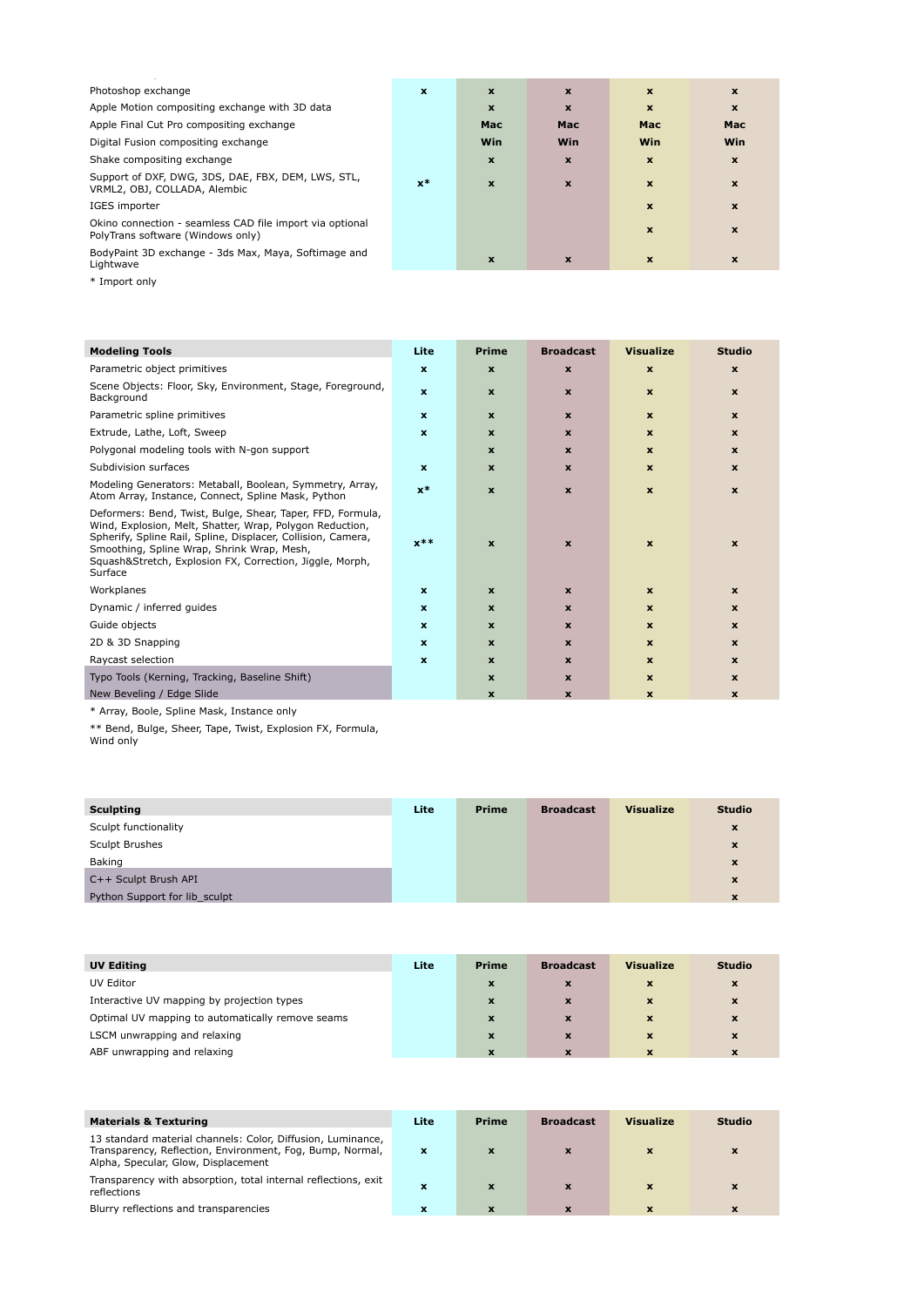| Normal maps: tangent, object or world                                                             | $\boldsymbol{\mathsf{x}}$ | $\pmb{\times}$            | $\boldsymbol{x}$   | $\mathbf{x}$ | $\mathbf x$  |
|---------------------------------------------------------------------------------------------------|---------------------------|---------------------------|--------------------|--------------|--------------|
| Displacement: intensity (centered), red/green and RGB                                             | $\boldsymbol{\mathsf{x}}$ | $\boldsymbol{\mathsf{x}}$ | $\mathbf x$        | $\mathbf x$  | $\mathbf x$  |
| Choose Photoshop PSD layers per usage                                                             | $\boldsymbol{\mathsf{x}}$ | $\boldsymbol{\mathsf{x}}$ | $\boldsymbol{x}$   | $\mathbf{x}$ | $\mathbf x$  |
| Animated textures (MOV, AVI, sequence) with viewport<br>preview                                   | $\mathbf x$               | $\mathbf x$               | $\boldsymbol{x}$   | $\mathbf{x}$ | $\mathbf x$  |
| Selectable viewport resolution and channel display per<br>material                                | $\boldsymbol{\mathsf{x}}$ | $\pmb{\times}$            | $\boldsymbol{x}$   | $\mathbf x$  | $\mathbf x$  |
| Shading models: Phong, Blinn, Oren-Nayar                                                          | $\mathbf x$               | $\boldsymbol{\mathsf{x}}$ | $\mathbf x$        | $\mathbf{x}$ | $\mathbf x$  |
| Fresnel Shader incl. physically correct IOR                                                       | $\mathbf x$               | $\boldsymbol{x}$          | $\mathbf x$        | $\mathbf{x}$ | $\mathbf x$  |
| Noise Procedural shader with 32 different noise algorithms                                        | $\mathbf x$               | $\mathbf x$               | $\mathbf x$        | $\mathbf{x}$ | $\mathbf x$  |
| Layer shader                                                                                      | $\mathbf x$               | $\boldsymbol{\mathsf{x}}$ | $\mathbf x$        | $\mathbf{x}$ | $\mathbf x$  |
| Proximity-based Proximal shader                                                                   | $\mathbf x$               | $\boldsymbol{\mathsf{x}}$ | $\mathbf x$        | $\mathbf{x}$ | $\mathbf x$  |
| Procedural surface shaders                                                                        | $\mathbf x$               | $\boldsymbol{\mathsf{x}}$ | $\boldsymbol{x}$   | $\mathbf{x}$ | $\mathbf x$  |
| Texture baking: surface color, illumination, Ambient<br>Occlusion, Normals, displacement and more | $\mathbf x$               | $\mathbf x$               | $\boldsymbol{x}$   | $\mathbf{x}$ | $\mathbf x$  |
| Sub-polygon displacement                                                                          |                           |                           |                    | $\mathbf x$  | $\mathbf x$  |
| Sub-Surface Scattering                                                                            |                           |                           | $\boldsymbol{x}$   | $\mathbf{x}$ | $\mathbf{x}$ |
| Terrain Mask shader                                                                               |                           |                           |                    | $\mathbf{x}$ | $\mathbf x$  |
| Brick, Wood, Weathering, Pavement and Normalizer<br>Shaders                                       |                           | $\pmb{\times}$            | $\pmb{\mathsf{x}}$ | $\mathbf{x}$ | $\mathbf x$  |
| Sketch & Toon Art, Hatch, Spot (halftone) Shaders                                                 |                           |                           |                    | $\mathbf x$  | $\mathbf x$  |
| 3D Painting with layers, all blend modes and Photoshop file<br>compatibility                      | $\mathbf x$               | $\boldsymbol{\mathsf{x}}$ | $\boldsymbol{x}$   | $\mathbf x$  | $\mathbf x$  |
| Multi-brush painting of multiple material channels in single<br>stroke                            | $\boldsymbol{\mathsf{x}}$ | $\pmb{\mathsf{x}}$        | $\mathbf x$        | $\mathbf x$  | $\mathbf x$  |
| Raybrush painting directly onto rendered result                                                   | $\boldsymbol{\mathsf{x}}$ | $\pmb{\times}$            | $\boldsymbol{x}$   | $\mathbf x$  | $\mathbf x$  |
| Projection painting                                                                               | $\boldsymbol{\mathsf{x}}$ | $\boldsymbol{\mathsf{x}}$ | $\mathbf x$        | $\mathbf x$  | $\mathbf x$  |
| Exchange projections with Photoshop                                                               | $\boldsymbol{\mathsf{x}}$ | $\boldsymbol{\mathsf{x}}$ | $\boldsymbol{x}$   | $\mathbf x$  | $\mathbf x$  |
| Camera Mapping                                                                                    | $\mathbf x$               | X                         | X                  | $\mathbf{x}$ | $\mathbf{x}$ |
| ProjectionMan camera mapping workflow tool                                                        | $\boldsymbol{\mathsf{x}}$ | X                         | $\boldsymbol{x}$   | $\mathbf x$  | $\mathbf x$  |
| <b>Texture Manager</b>                                                                            |                           | $\pmb{\times}$            | $\boldsymbol{x}$   | $\mathbf x$  | $\mathbf x$  |
| <b>Grass Material Shader</b>                                                                      |                           |                           |                    | $\mathbf{x}$ | $\mathbf{x}$ |

| Lighting                                                                                     | Lite         | <b>Prime</b> | <b>Broadcast</b>          | <b>Visualize</b>          | <b>Studio</b>             |
|----------------------------------------------------------------------------------------------|--------------|--------------|---------------------------|---------------------------|---------------------------|
| Light Types: Omni, Spot, Infinite, Area, Square Spot,<br>Parallel Spot, Square Parallel Spot | $\mathbf x$  | $\mathbf{x}$ | $\boldsymbol{\mathsf{x}}$ | $\mathbf{x}$              | $\boldsymbol{\mathsf{x}}$ |
| Hard, Soft, Area shadows                                                                     | $\mathbf{x}$ | X            | $\boldsymbol{\mathsf{x}}$ | $\mathbf{x}$              | $\boldsymbol{\mathsf{x}}$ |
| Visible, Volumetric and Inverse Volumetric lighting                                          | $\mathbf x$  | X            | $\boldsymbol{\mathsf{x}}$ | $\boldsymbol{\mathsf{x}}$ | $\boldsymbol{\mathsf{x}}$ |
| Noise within light illumination or visibility                                                | $\mathbf x$  | X            | $\boldsymbol{x}$          | $\boldsymbol{\mathsf{x}}$ | $\boldsymbol{\mathsf{x}}$ |
| Include/exclude light diffusion, specular, shadow per object                                 | $\mathbf x$  | X            | $\boldsymbol{\mathsf{x}}$ | $\boldsymbol{\mathsf{x}}$ | $\boldsymbol{\mathsf{x}}$ |
| Custom lens flares                                                                           | X            | $\mathbf{x}$ | $\boldsymbol{\mathsf{x}}$ | $\boldsymbol{\mathsf{x}}$ | $\boldsymbol{\mathsf{x}}$ |
| Caustics                                                                                     |              |              |                           | $\boldsymbol{\mathsf{x}}$ | $\mathbf x$               |
| Color temperature in Kelvin                                                                  | $\mathbf x$  | X            | $\mathbf x$               | $\mathbf{x}$              | $\mathbf x$               |
| Photometric brightness setting in Candela and Lumen                                          | X            | X            | X                         | $\boldsymbol{\mathsf{x}}$ | $\mathbf x$               |
| Support of IES light data                                                                    |              |              |                           | X                         | x                         |

| Rendering                                              | Lite         | <b>Prime</b> | <b>Broadcast</b>         | <b>Visualize</b> | <b>Studio</b>              |
|--------------------------------------------------------|--------------|--------------|--------------------------|------------------|----------------------------|
| Render up to 128,000 pixels square / 32 bits per pixel | 800 x<br>600 | X            | X                        | $\mathbf x$      | $\boldsymbol{\mathcal{L}}$ |
| Bucket rendering                                       | $\mathbf{x}$ | X            | X                        | $\mathbf{x}$     |                            |
| Render instances                                       |              |              | $\overline{\phantom{a}}$ | Y                |                            |

| Color profile support                                                                             | $\mathbf{x}$ | $\boldsymbol{\mathsf{x}}$ | $\mathbf{x}$ | $\boldsymbol{\mathsf{x}}$ | X                         |
|---------------------------------------------------------------------------------------------------|--------------|---------------------------|--------------|---------------------------|---------------------------|
| Camera white balance                                                                              | $\mathbf x$  | $\boldsymbol{\mathsf{x}}$ | $\mathbf{x}$ | $\mathbf{x}$              | $\boldsymbol{\mathsf{x}}$ |
| Linear workflow                                                                                   | $\mathbf{x}$ | $\boldsymbol{\mathsf{x}}$ | $\mathbf{x}$ | $\mathbf{x}$              | X                         |
| Adaptive antialiasing                                                                             | $\mathbf{x}$ | $\mathbf{x}$              | $\mathbf{x}$ | $\mathbf{x}$              | $\mathbf{x}$              |
| Multi-Pass output                                                                                 | $x^*$        | $\boldsymbol{\mathsf{x}}$ | $\mathbf{x}$ | $\mathbf x$               | X                         |
| Object buffers - specify unique alpha channels per object                                         | $x^*$        | $\boldsymbol{\mathsf{x}}$ | $\mathbf{x}$ | $\boldsymbol{\mathsf{x}}$ | $\mathbf{x}$              |
| Ambient Occlusion                                                                                 | $\mathbf x$  | $\boldsymbol{\mathsf{x}}$ | $\mathbf{x}$ | $\mathbf x$               | X                         |
| Global Illumination (IR 2.0, QMC, mixed)                                                          |              | $\boldsymbol{\mathsf{x}}$ | $\mathbf{x}$ | $\mathbf{x}$              | X                         |
| Physical Renderer with physical camera, high-qualitiy depth<br>of field, high-quality motion blur |              |                           | $\mathbf{x}$ | $\mathbf{x}$              | $\mathbf{x}$              |
| Stereo rendering                                                                                  |              | $\boldsymbol{\mathsf{x}}$ | $\mathbf{x}$ | $\boldsymbol{\mathsf{x}}$ | $\mathbf{x}$              |
| Depth of Field post effect                                                                        | <b>Pass</b>  |                           |              | $\boldsymbol{\mathsf{x}}$ | $\boldsymbol{x}$          |
| Vector Motion Blur post effect                                                                    | <b>Pass</b>  |                           |              | X                         | X                         |
| Position Pass                                                                                     | $\mathbf x$  | X                         | $\mathbf{x}$ | X                         | X                         |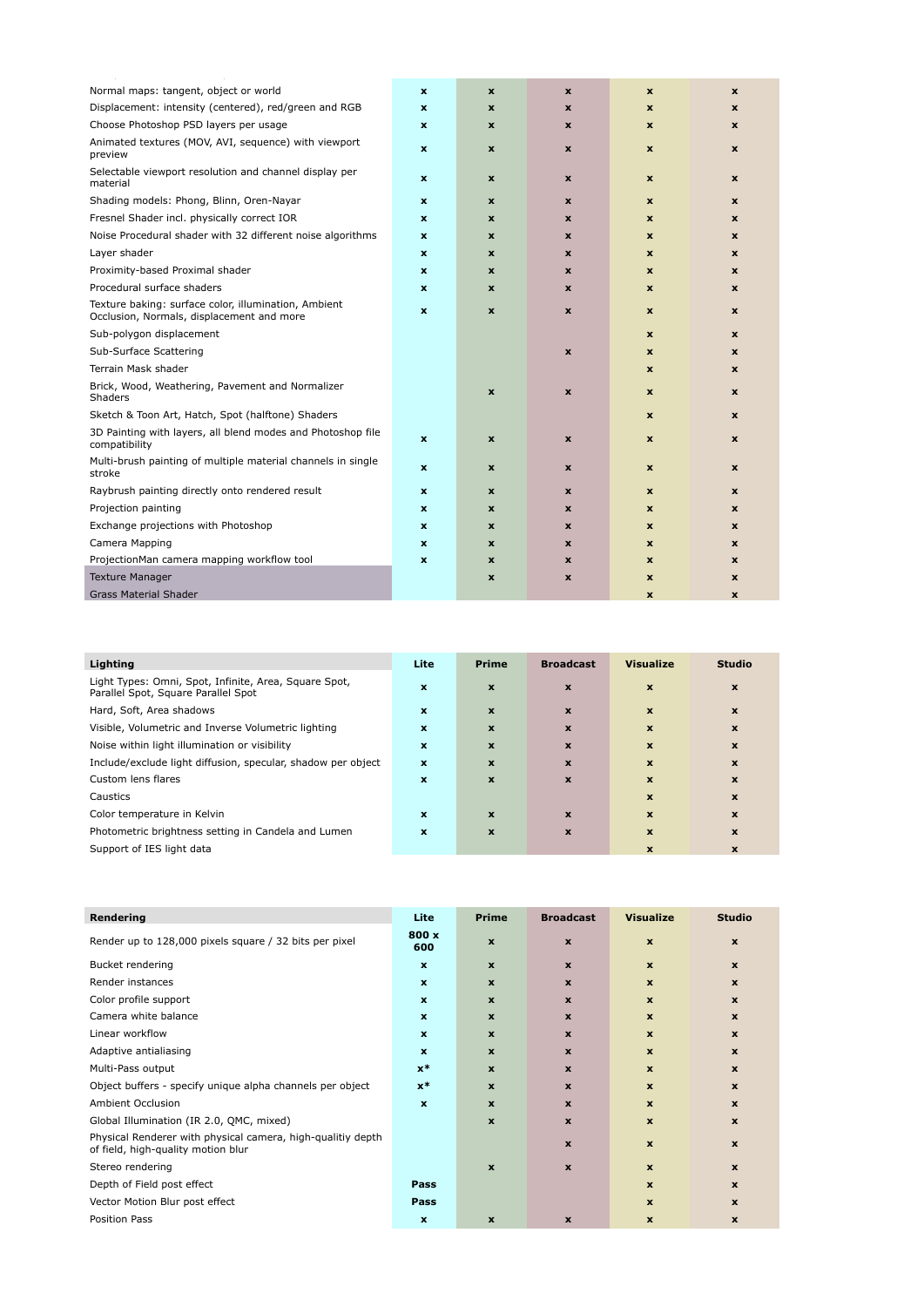| CineMan Renderman-compliant bridge                                                      |                           |              |             | $\boldsymbol{\mathsf{x}}$ | X             |
|-----------------------------------------------------------------------------------------|---------------------------|--------------|-------------|---------------------------|---------------|
| Sketch and Toon non-photorealistic rendering                                            |                           |              |             | $\boldsymbol{\mathsf{x}}$ | $\mathbf x$   |
| Pyrocluster volumetric particle rendering                                               |                           |              |             | $\boldsymbol{\mathsf{x}}$ | $\mathbf x$   |
| Physical Sky                                                                            |                           |              |             | $\mathbf{x}$              | X             |
| 3D Sound Rendering                                                                      | $\boldsymbol{\mathsf{x}}$ | $\mathbf{x}$ | $\mathbf x$ | $\boldsymbol{\mathsf{x}}$ | $\mathbf x$   |
| Picture Viewer: RAM player, color correction, image merge,<br>anaglyph preview and more | $\mathbf x$               | $\mathbf{x}$ | $\mathbf x$ | $\boldsymbol{\mathsf{x}}$ | $\mathbf x$   |
| Watermark post effect                                                                   |                           | $\mathbf{x}$ | $\mathbf x$ | $\mathbf{x}$              | $\mathbf x$   |
| Render Queue batch rendering system                                                     |                           | $\mathbf{x}$ | $\mathbf x$ | $\mathbf{x}$              | $\mathbf x$   |
| Universal Sampler (GI-QMC)                                                              |                           | $\mathbf{x}$ | $\mathbf x$ | $\boldsymbol{\mathsf{x}}$ | $\mathbf x$   |
| Radiosity maps                                                                          |                           | $\mathbf{x}$ | $\mathbf x$ | $\mathbf{x}$              | $\mathbf{x}$  |
| Subsurface-Scatering                                                                    |                           |              | $\mathbf x$ | $\mathbf{x}$              | $\mathbf x$   |
| Team Render (Number of Nodes)                                                           |                           |              | x(3)        | x(3)                      | x (unlimited) |
| Embree Integration                                                                      |                           |              | $\mathbf x$ | $\mathbf{x}$              | $\mathbf x$   |
| Light Mapping                                                                           |                           | $\mathbf{x}$ | $\mathbf x$ | $\boldsymbol{\mathsf{x}}$ | $\mathbf x$   |
| Normal Pass                                                                             |                           | X            | $\mathbf x$ | $\mathbf{x}$              | $\mathbf x$   |

\* Only available thru AE CINEMA 4D Layer

| <b>Animation</b>                                                                                                            | Lite         | <b>Prime</b>              | <b>Broadcast</b>          | <b>Visualize</b>          | <b>Studio</b>             |
|-----------------------------------------------------------------------------------------------------------------------------|--------------|---------------------------|---------------------------|---------------------------|---------------------------|
| Easy one-click record button to keyframe Position, Scale,<br>Rotation, Point Level animation and user-defined<br>parameters | $\mathbf{x}$ | $\boldsymbol{\mathsf{x}}$ | $\boldsymbol{\mathsf{x}}$ | $\mathbf x$               | $\mathbf{x}$              |
| Record dot animation of all animatable parameters                                                                           | $\mathbf{x}$ | $\mathbf{x}$              | $\mathbf{x}$              | $\mathbf x$               | $\mathbf{x}$              |
| Automatic keyframing                                                                                                        | $\mathbf x$  | $\mathbf{x}$              | $\mathbf{x}$              | $\mathbf{x}$              | $\mathbf{x}$              |
| Cappucino - realtime keyframing                                                                                             |              |                           |                           |                           | $\boldsymbol{\mathsf{x}}$ |
| PowerSlider animation toolbar for playback and keyframe<br>manipulation                                                     | $\mathbf{x}$ | $\mathbf{x}$              | $\mathbf x$               | $\mathbf x$               | $\mathbf{x}$              |
| Timeline - up to four timeline windows with customizable<br>track display and dopesheet or F-Curve view modes               | $x^*$        | $\mathbf x$               | $\mathbf x$               | $\mathbf x$               | $\mathbf{x}$              |
| F-Curve Snapshot and Reduced Modification curves                                                                            |              | $\boldsymbol{\mathsf{x}}$ | $\mathbf x$               | $\mathbf{x}$              | $\mathbf{x}$              |
| Constant Velocity option per track                                                                                          | $\mathbf{x}$ | $\mathbf{x}$              | $\mathbf{x}$              | $\mathbf{x}$              | $\mathbf{x}$              |
| Keyframe reduction                                                                                                          |              | $\mathbf{x}$              | $\mathbf{x}$              | $\mathbf{x}$              | $\mathbf{x}$              |
| Keyframe baking                                                                                                             |              | $\mathbf{x}$              | $\mathbf x$               | $\mathbf{x}$              | $\mathbf{x}$              |
| ASCII animation import                                                                                                      |              | $\mathbf{x}$              | $\mathbf{x}$              | $\mathbf{x}$              | $\mathbf{x}$              |
| Non-linear animation / motion mixing system                                                                                 |              | $\mathbf{x}$              | $\mathbf x$               | $\mathbf{x}$              | $\mathbf{x}$              |
| Constraints: PSR, Up-Vector, Clamp, Mirror, Parent, Aim,<br>Spring                                                          |              | $\mathbf{x}$              | $\boldsymbol{\mathsf{x}}$ | $\mathbf{x}$              | $\mathbf{x}$              |
| Driver tag                                                                                                                  |              |                           |                           |                           | $\mathbf{x}$              |
| XPresso - node-based Expression Editor                                                                                      | $x**$        | $\boldsymbol{\mathsf{x}}$ | $\boldsymbol{\mathsf{x}}$ | $\boldsymbol{\mathsf{x}}$ | $\mathbf{x}$              |
| Virtual Walkthrough tool - first-person scene navigation and<br>animation                                                   |              |                           |                           | $\mathbf{x}$              | $\boldsymbol{\mathsf{x}}$ |

\* One Timeline window only

\*\* Does not include the Python Node

| <b>Dynamic Animation</b>                      | Lite | <b>Prime</b>              | <b>Broadcast</b>          | <b>Visualize</b>          | <b>Studio</b>             |
|-----------------------------------------------|------|---------------------------|---------------------------|---------------------------|---------------------------|
| Basic particle system                         |      | $\boldsymbol{\mathsf{x}}$ | $\boldsymbol{\mathsf{x}}$ | $\boldsymbol{\mathsf{x}}$ | $\boldsymbol{\mathsf{x}}$ |
| Thinking Particles node-based particle system |      |                           |                           |                           | $\boldsymbol{\mathsf{x}}$ |
| Rigid Body dynamics for MoGraph objects       |      |                           | $\pmb{\mathsf{x}}$        |                           | $\boldsymbol{\mathsf{x}}$ |
| Rigid Body dynamics                           |      |                           |                           |                           | $\boldsymbol{\mathsf{x}}$ |
| Joints, Springs, Motors                       |      |                           |                           |                           | $\boldsymbol{\mathsf{x}}$ |
| Soft Body dynamics                            |      |                           |                           |                           | $\boldsymbol{\mathsf{x}}$ |
| Aerodynamics forces                           |      |                           |                           |                           | X                         |
| Plastic & Breaking Springs                    |      |                           |                           |                           | $\boldsymbol{\mathsf{x}}$ |
| <b>Breaking Connectors</b>                    |      |                           |                           |                           | $\mathbf{x}$              |
| Cloth dynamics & dressing functions           |      |                           |                           |                           | $\boldsymbol{\mathsf{x}}$ |
| Hair dynamics                                 |      |                           |                           |                           | X                         |
| Spline dynamics                               |      |                           |                           |                           | $\boldsymbol{\mathsf{x}}$ |

| <b>MoGraph Tools</b> | Lite           | <b>Prime</b> | <b>Broadcast</b> | <b>Visualize</b> | <b>Studio</b> |
|----------------------|----------------|--------------|------------------|------------------|---------------|
| Cloner object        |                |              | X                |                  | <b>X</b>      |
| Fracture object      | $\mathbf{x}^*$ |              | X                |                  |               |
| Matrix object        |                |              | X                |                  | $\mathbf x$   |